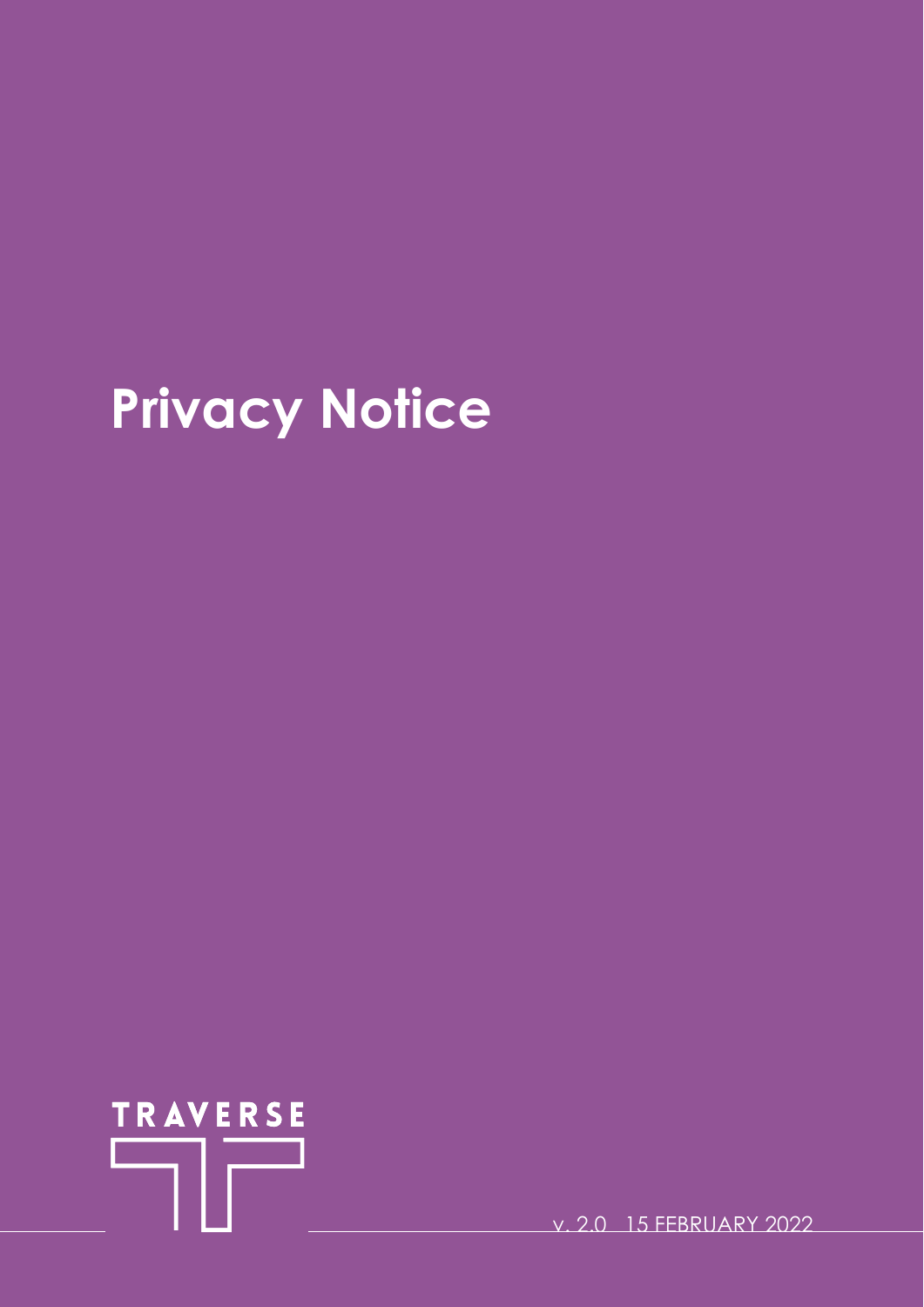

### **Contents**

| <b>Introduction</b>                                  |    |
|------------------------------------------------------|----|
| What information do we process?                      | 5  |
| Purposes and bases for processing your personal data |    |
| <b>Sharing your information</b>                      | 8  |
| <b>Your rights</b>                                   | 9  |
| Data retention period                                | 10 |
| <b>Contact</b>                                       |    |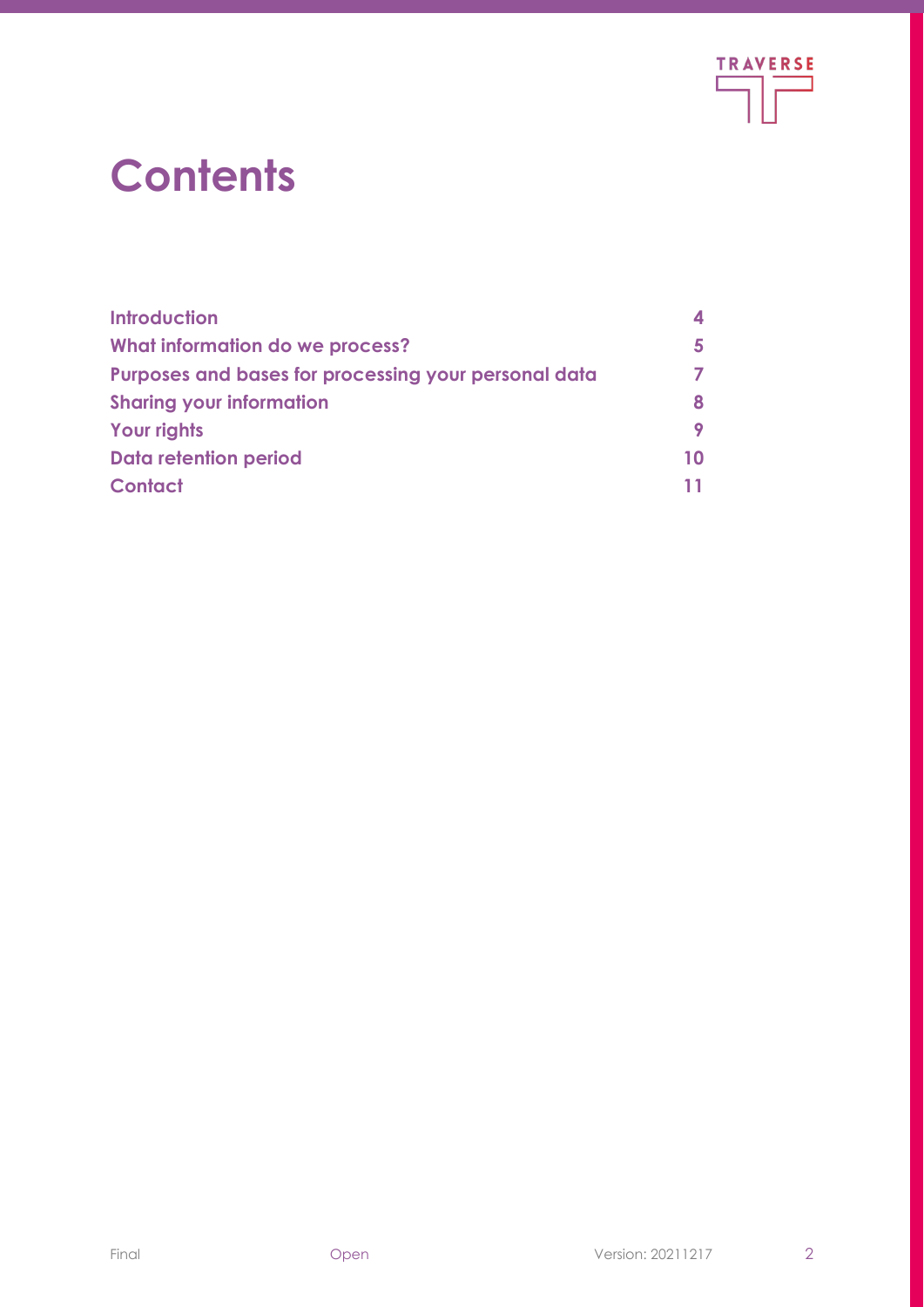

#### **Introduction**

Office for Public Management Ltd T/A Traverse Ltd ("Traverse", "we", "us", "our") of 2 Angel Square, London, EC1V 1NY are committed to protecting and respecting your privacy. We are committed to the protection of the personal data we process in line with the data protection principles set out in the UK General Data Protection Regulation, the EU General Data Protection Regulation (where applicable) (together the "GDPR") and the Data Protection Act 2018 ("DPA18").

This privacy notice ("Notice") explains how we treat personal information processed on our bespoke platform, Magpie, what we collect when you visit our website, contact us by email, phone or through one of our social channels, or through other communications. It also explains what information we collect automatically when you visit our website and the information we collect when you use our services.

Please be aware that our clients' have their own privacy notices on their respective websites. Our work is predominantly as a processor for our clients; however, Office for Public Management Ltd T/A Traverse Ltd is the controller for our employee data, for the personal data processed when we run public consultations on our own behalf and for the personal contact details of our clients. As such we are registered as a controller in the UK with the Information Commissioner's Office ("ICO"), registration number Z5095617.

As an information-led business, we place great importance on ensuring the quality, confidentiality, integrity and availability of the data we hold and in meeting our data protection obligations when processing personal data. We are committed to protecting the security of your personal data. We use a variety of technical and organisational measures to help protect your personal data from unauthorised access, use or disclosure.

We update this Notice from time to time in response to changes in applicable laws and regulations, to our processing practices and to the products and services we offer. When changes are made, we will update the date at the top of this document. Please review this Notice periodically to check for updates.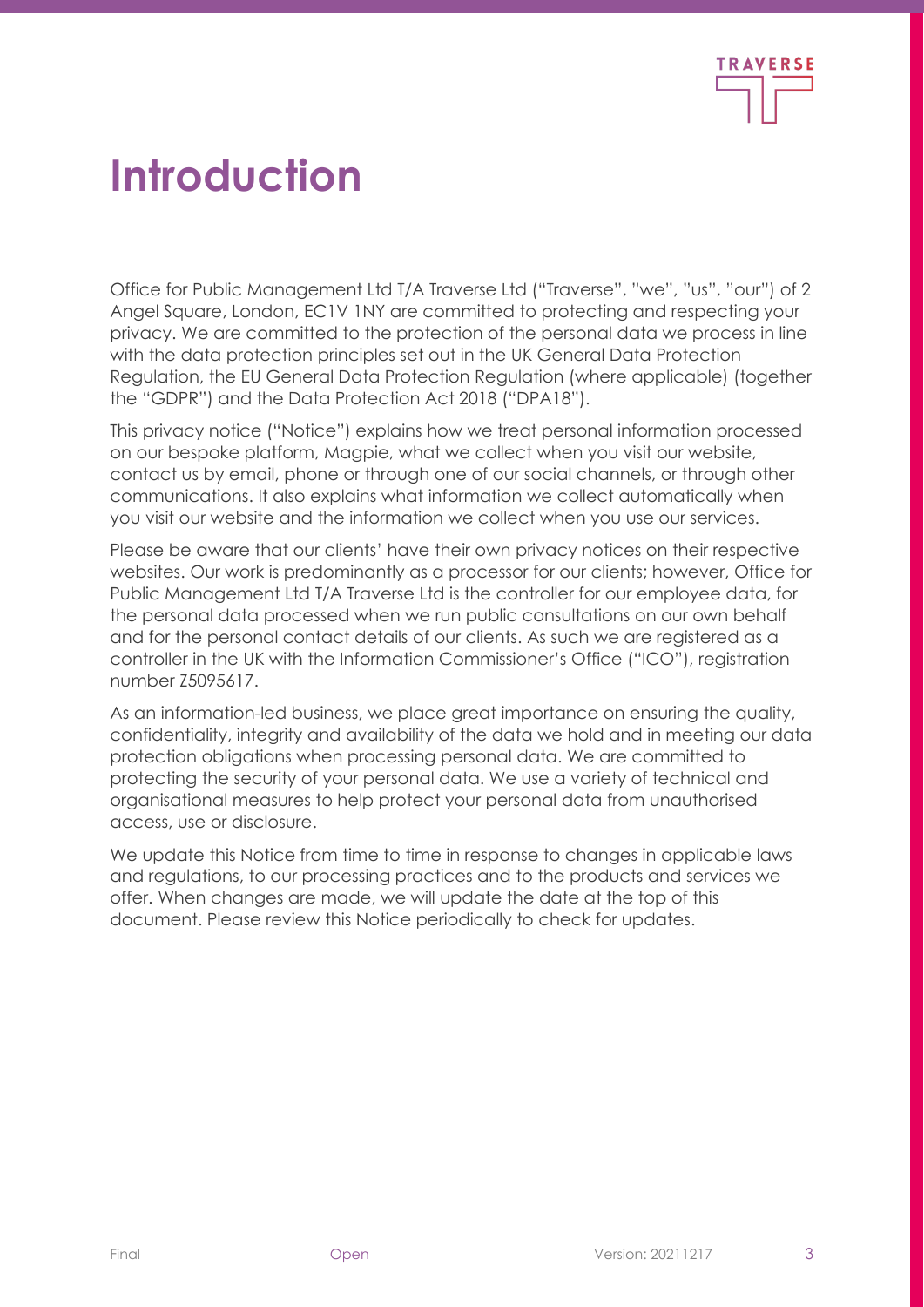

#### **What information do we process?**

#### **Information you provide to our clients**

The categories of personal data processed by us varies between clients, determined by the specific requirements of the client project, but may include:

- **Name**
- **Job Title**
- Address
- **Email address**
- $\blacksquare$  Telephone number(s)
- Date of Birth or Age Range
- Gender
- **Ethnographic information**
- **Medical information**
- Location data

When processing the "special categories" of more sensitive personal information, including data revealing your racial or ethnic origin, political opinions, religious or philosophical beliefs, trade union membership, health status, sex life or sexual orientation, we do so only where our clients can evidence that they meet one of the conditions required by law for doing so. This will predominantly be with your explicit consent.

#### **Information you provide direct to us**

We process all information you provide to us via our website ("our site"), by telephone, email or otherwise. This includes information you provide when you register for our services as a client, enquire about a product or service, use one of the social media functions linked to our website, or when you report a problem with our website.

The categories of personal data processed may include:

- **Name**
- **Job Title**
- **Email Address**
- $\blacksquare$  Telephone number
- Device information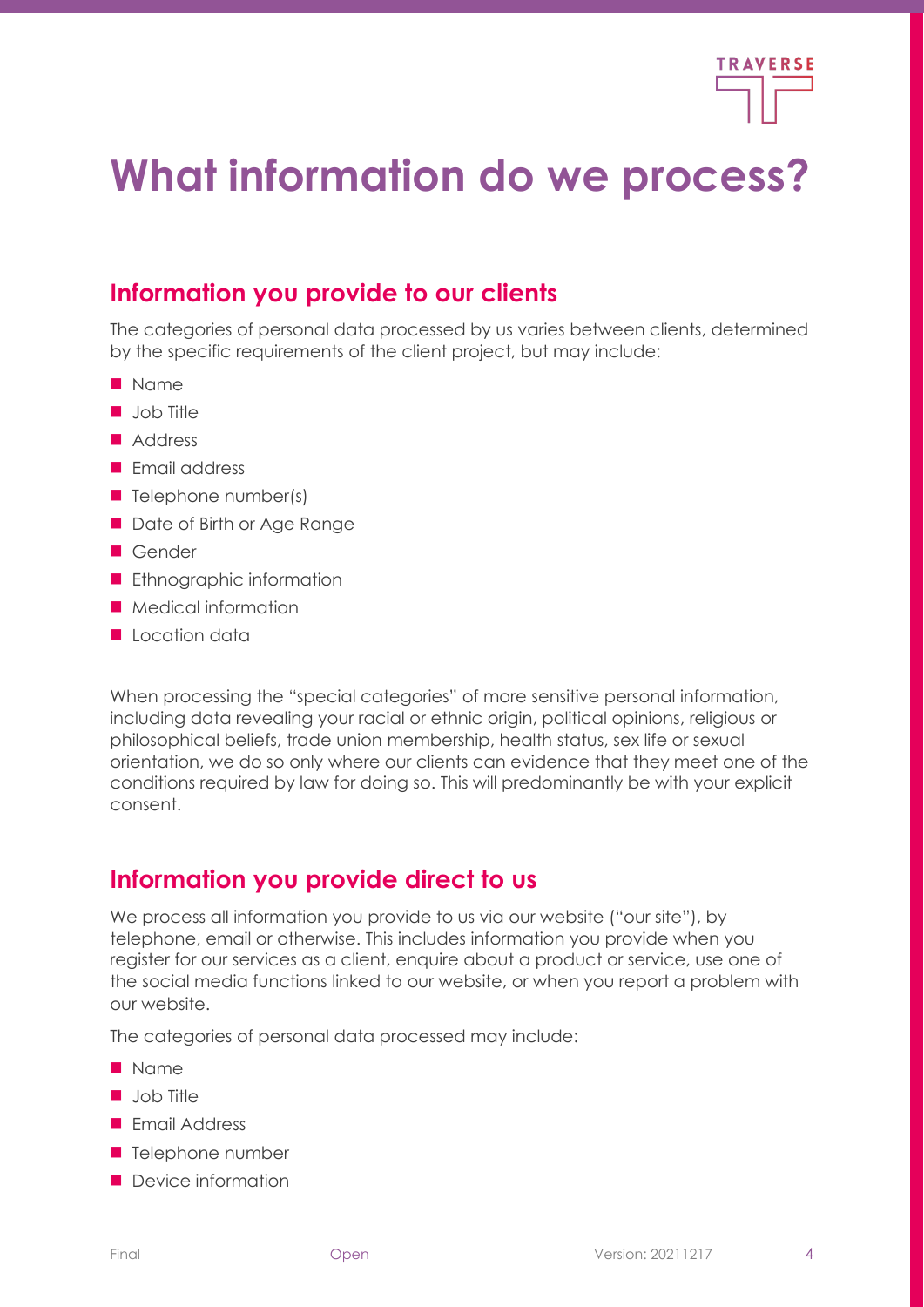

Location data

#### **Cookies and Web Beacons**

Traverse uses cookies on our website and web beacons in some emails. Cookies are small text files and web beacons are small graphic images. They are downloaded to your device when you visit a website or receive certain emails, unless you have set your browser to reject them.

We use cookies to remember your preferences and improve your overall experience of our site. We use web beacons to track the actions of individuals (such as email recipients) and measure the success and response rates of our marketing campaigns.

| <b>Session Cookies</b> | These enable you to carry out some<br>essential functions on our sites, such as<br>maintaining log-in details for the session or<br>a transaction. They also help by<br>minimising the need to transfer<br>information across the internet. They are<br>not stored on your computer and expire<br>when you terminate your browser session<br>or logout of certain areas. |
|------------------------|--------------------------------------------------------------------------------------------------------------------------------------------------------------------------------------------------------------------------------------------------------------------------------------------------------------------------------------------------------------------------|
| Analytics              | We like to keep track of what pages and<br>links are popular and which ones don't<br>get used so much to help us keep our site<br>relevant and up to date. It's also very<br>useful to be able to identify trends of how<br>people navigate our site and help us<br>provide a more friendly solution.                                                                    |
| Third-party cookie     | Analytics tracking (and most web<br>tracking software) use cookies in order to<br>provide meaningful reports about site<br>visitors. However, analytics cookies do not<br>collect personal data about website<br>visitors.                                                                                                                                               |

Below is a list of the cookies we use and the purpose of use:

To learn more about cookies, web beacons and what you can do to opt out of receiving them, please visit [https://www.allaboutcookies.org/](mailto:IMSCommittee@traverse.ltd)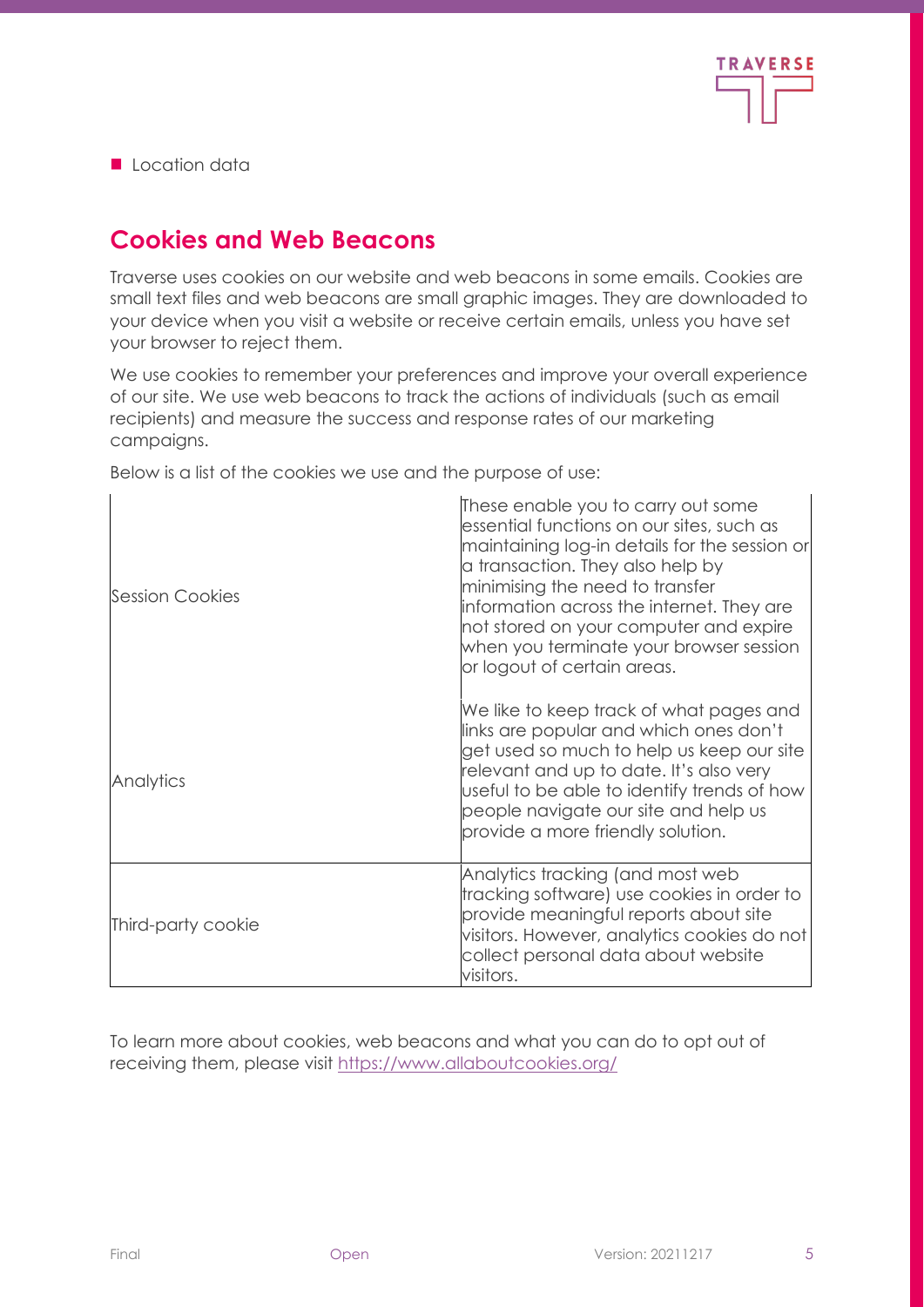

#### **Purposes and bases for processing your personal data**

We may use your data for the following purposes and on the following lawful bases:

| <b>Lawful Bases for Processing</b><br>Purpose                                    |  |
|----------------------------------------------------------------------------------|--|
| Responding to correspondence<br>It is in our legitimate interest to              |  |
| respond to enquiries made by<br>from you                                         |  |
| telephone, email, through our social                                             |  |
|                                                                                  |  |
| channels or any other means                                                      |  |
| Processing data to facilitate client<br>We process your data under written       |  |
| research projects<br>instruction, bound by the specific                          |  |
| consent received by our client                                                   |  |
| Processing personal data to<br>We process your data in                           |  |
| facilitate our own research projects<br>accordance with the requirements         |  |
| of the research project, bound by                                                |  |
| the specific consent received from                                               |  |
| <b>YOU</b>                                                                       |  |
| It is our legitimate interest to identify<br>Business management, forecasting    |  |
| and statistical purposes<br>areas for managing current business                  |  |
| relationships, develop our services                                              |  |
| and for managing our business                                                    |  |
| Improving our website and the<br>It is our legitimate interest to allow          |  |
| overall website visitor and user<br>analytics and search engine                  |  |
| providers to help improve and<br>experience                                      |  |
| optimise our website                                                             |  |
| Improving our website and the<br>We use cookies on our website with              |  |
| overall website visitor and user<br>your consent                                 |  |
| experience                                                                       |  |
| Prevention and detection of crime<br>We have a legal obligation to report        |  |
| including money laundering, fraud<br>any such activity to the relevant           |  |
| or other crimes<br>authorities and regulators                                    |  |
| Responding to suggestions and<br>It is our legitimate interest to provide        |  |
| complaints in order to continually<br>the best service to users of our           |  |
| improve the services we provide<br>website and to increase features in           |  |
| order to continually improve and                                                 |  |
| expand the services we provide                                                   |  |
| Analyse and track use of our website<br>It is our legitimate interest to monitor |  |
| for reporting and analytical<br>our website usage in order to                    |  |
| continually improve the user<br>purposes                                         |  |
|                                                                                  |  |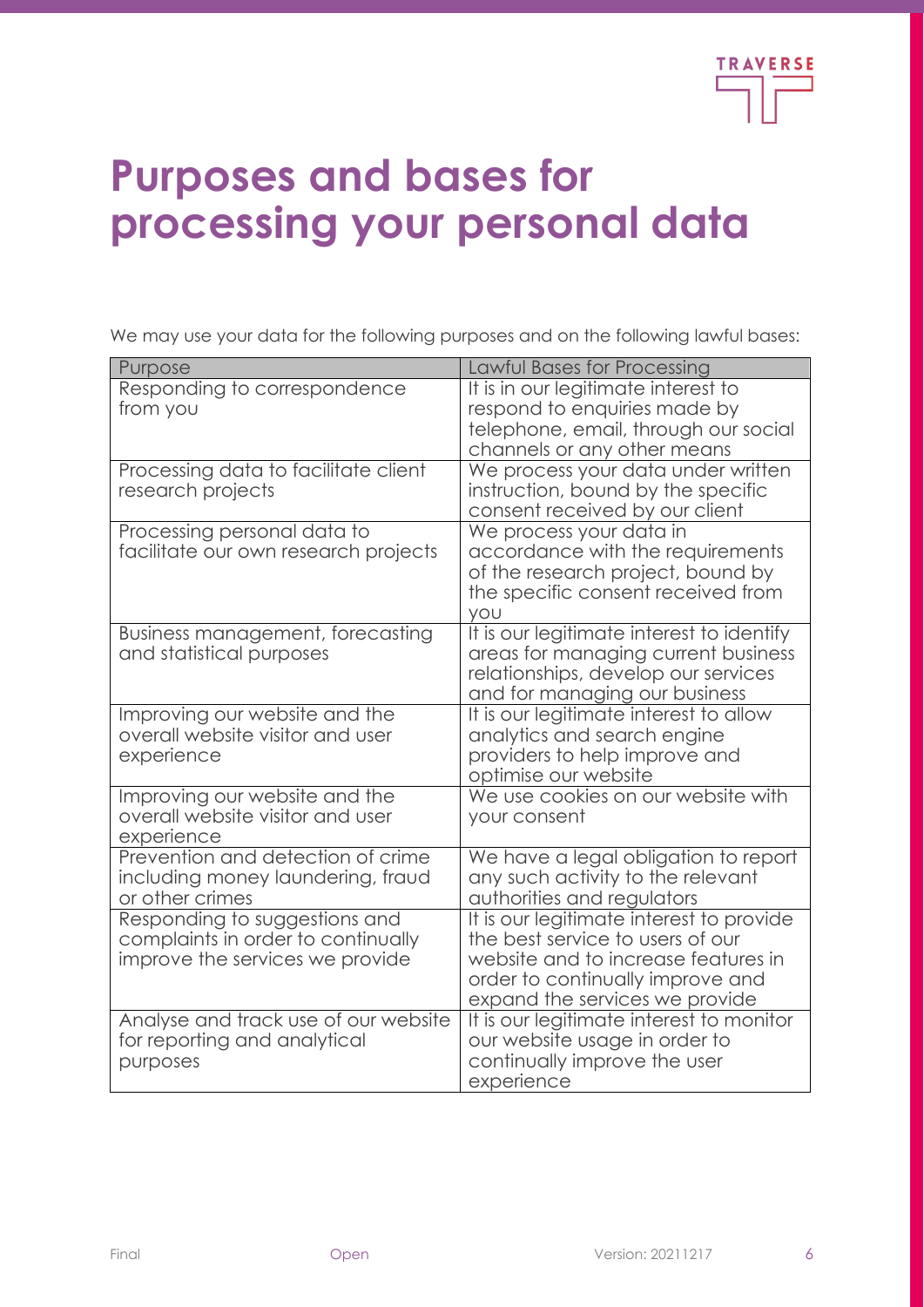

### **Sharing your information**

We will rarely share your personal data outside the UK or the European Economic Area (the 27 EU member states plus Norway, Iceland and Liechtenstein) (the "EEA"). If this becomes necessary for the purposes of providing our services to you, we will only share it where appropriate safeguards are in place, such as the UK International Data Transfer Agreement ("IDTA") or the EU Standard Contractual Clauses ("SCCs") and supplementary measures, to ensure your personal data is protected to the same standard expected within the UK and EEA.

On certain projects where large volumes of personal data are to be processed, we may engage the services of a third-party sub-processor. Any such third party will act under our written instructions and will adhere to strict data protection obligations, including the implementation of appropriate technical and organisational measures which meet the processing requirements of the GDPR.

We also use a third party for hosting infrastructure, website performance and management, error monitoring, support and other functionality. The written contract in place between us and this third party provides for the maintenance of confidentiality, security, and integrity of the information we share with them.

Our website includes links to social media platforms (Instagram, Twitter). Once you navigate away from our site via one of the links, the site may collect your IP address and may set a cookie on your device. When you use one of these links, you are sharing information to another website or service and this Notice will no longer apply. Please read the privacy notices provided by the particular service website you are directed to, before posting any personal information using these links.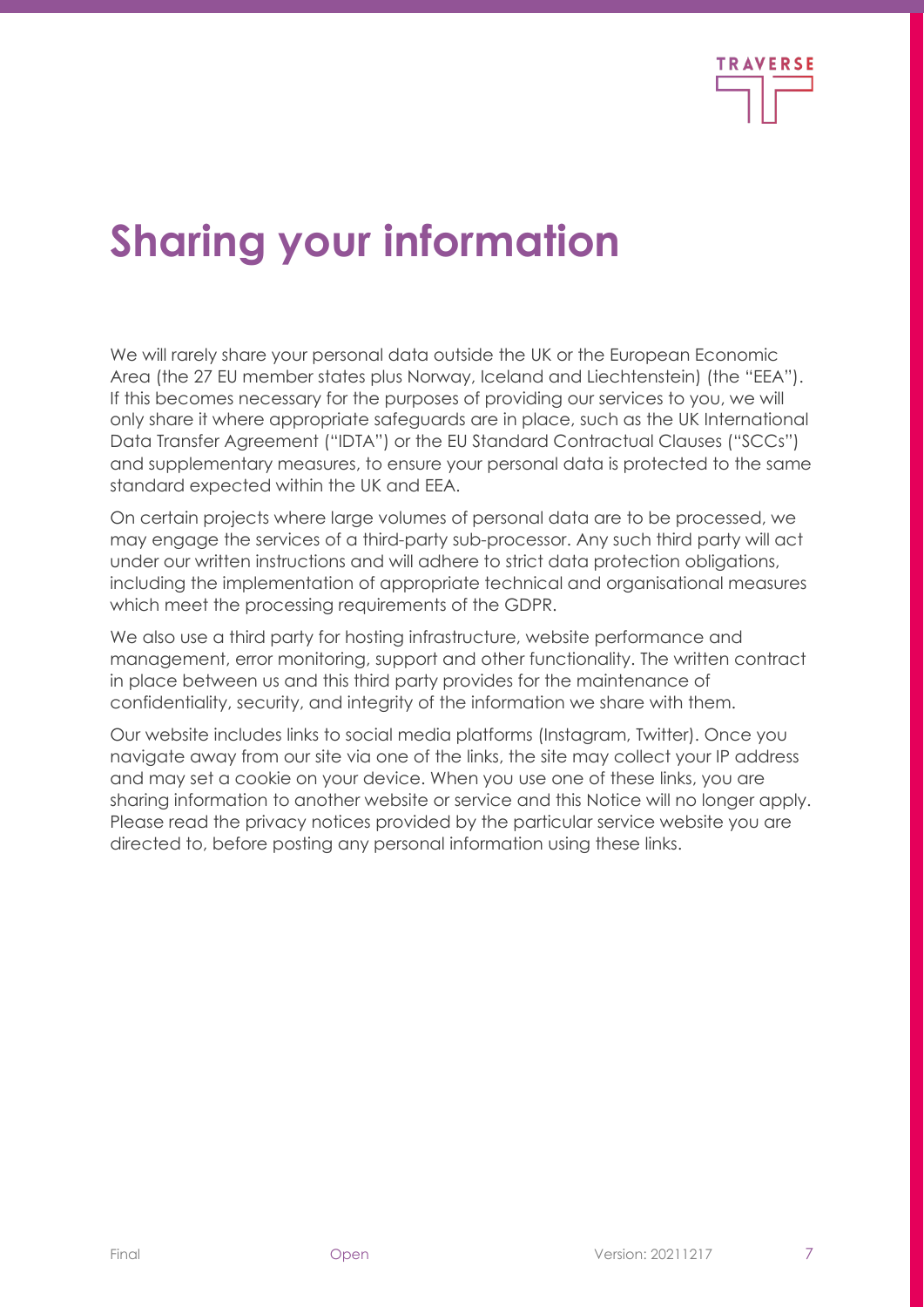

### **Your rights**

The GDPR provides you with certain rights in relation to the processing of your personal data, including to:

- Request access to personal data about you (a "data subject access request"). This enables you to receive a copy of the personal data we hold about you and to check that we are processing it lawfully.
- Request rectification, correction, or updating of any personal data that we hold about you. This enables you to have any incomplete or inaccurate information we hold about you corrected.
- Request personal data provided by you to be transferred in a structured, commonly used and machine-readable format.
- Request erasure of personal data. This enables you to ask us to delete or remove personal data where there is no good reason for us continuing to process it. You also have the right to ask us to delete or remove personal data where you have exercised your right to object to processing (see below).
- Request the restriction of processing of your personal data. This enables you to ask us to suspend the processing of personal data about you (e.g., if you want us to establish its accuracy or the reason for processing it).
- Object to the processing of your personal data in certain circumstances. This right may apply where the processing of your personal data is based on the legitimate interests of Traverse.

Some of these rights are not absolute and are subject to various conditions under applicable data protection and privacy legislation, laws, and regulations to which we are subject. If at any time you decide that you no longer wish to be contacted for marketing purposes, or if you would like to exercise any of your rights as set out above, you can contact us at [IMSCommittee@traverse.ltd.](mailto:IMSCommittee@traverse.ltd) You will not have to pay a fee to access your personal data (or to exercise any of the other rights). However, we may charge a reasonable fee if your request for access is clearly unfounded or excessive. Alternatively, we may refuse to comply with the request in such circumstances.

In addition to the above, please note that you have the right to make a complaint at any time to the [Information Commissioner's Office](https://ico.org.uk/make-a-complaint/) if you are concerned about the way in which we are handling your personal data.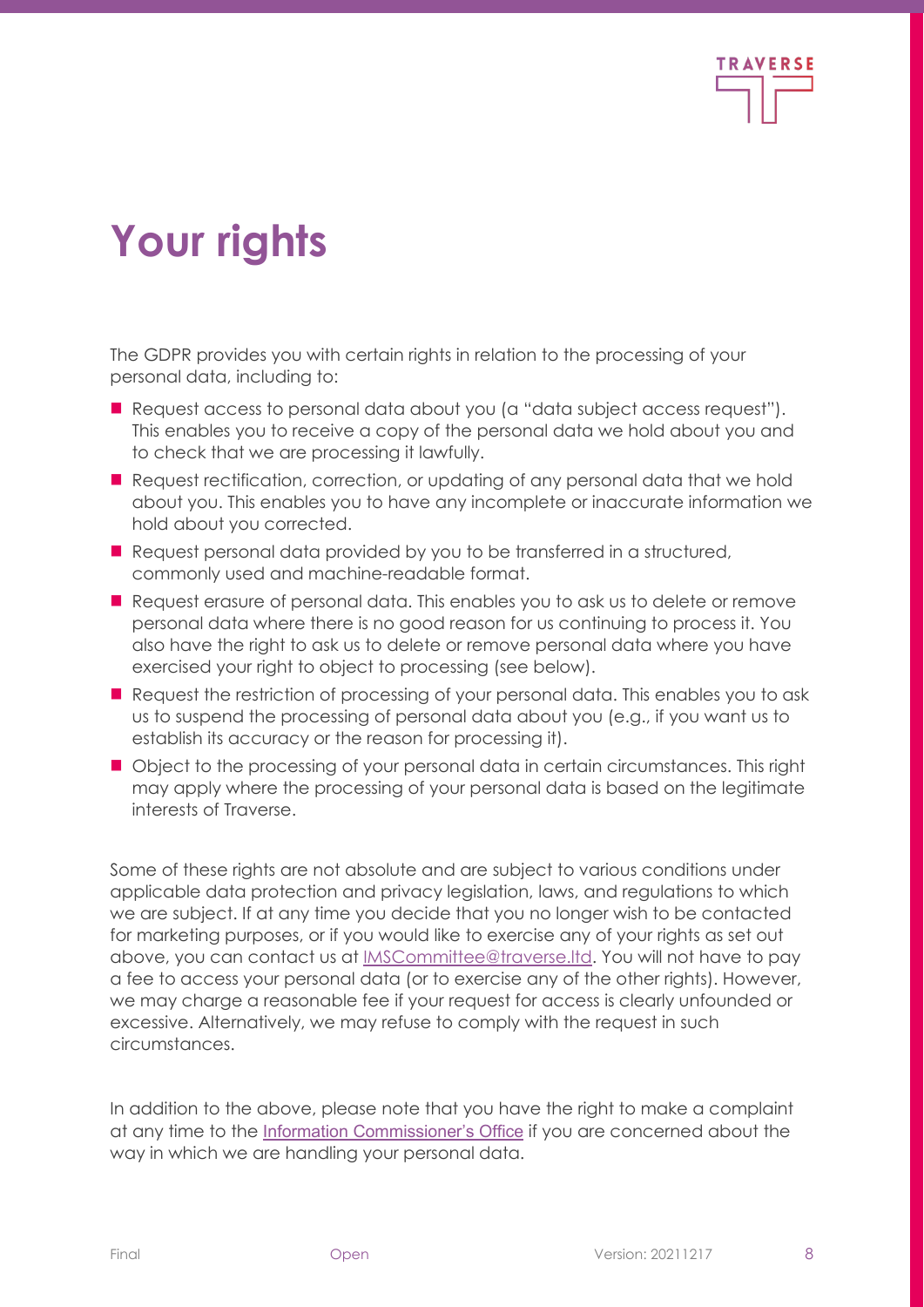

#### **Data retention period**

We will retain your personal data for as long as is necessary to provide you with our products and ongoing services and for a reasonable period thereafter, to enable us to meet our contractual and legal obligations and to deal with complaints and claims.

At the end of the retention period, your personal data will be securely deleted in accordance with our Personal Data Retention and Destruction Policy.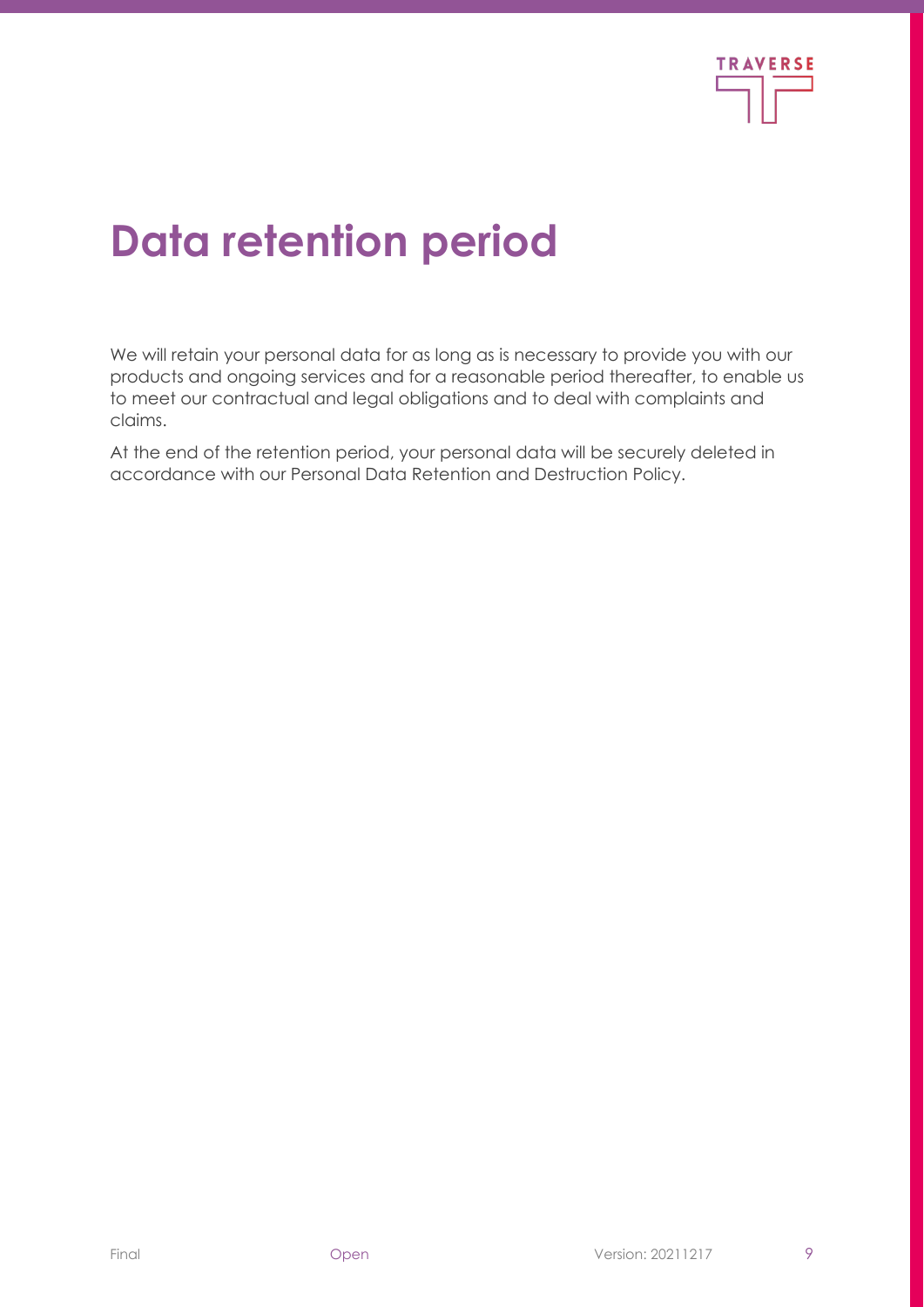

## **Contact**

You can contact us in relation to data protection and this privacy notice by emailing [IMSCommittee@traverse.ltd.](mailto:IMSCommittee@traverse.ltd)